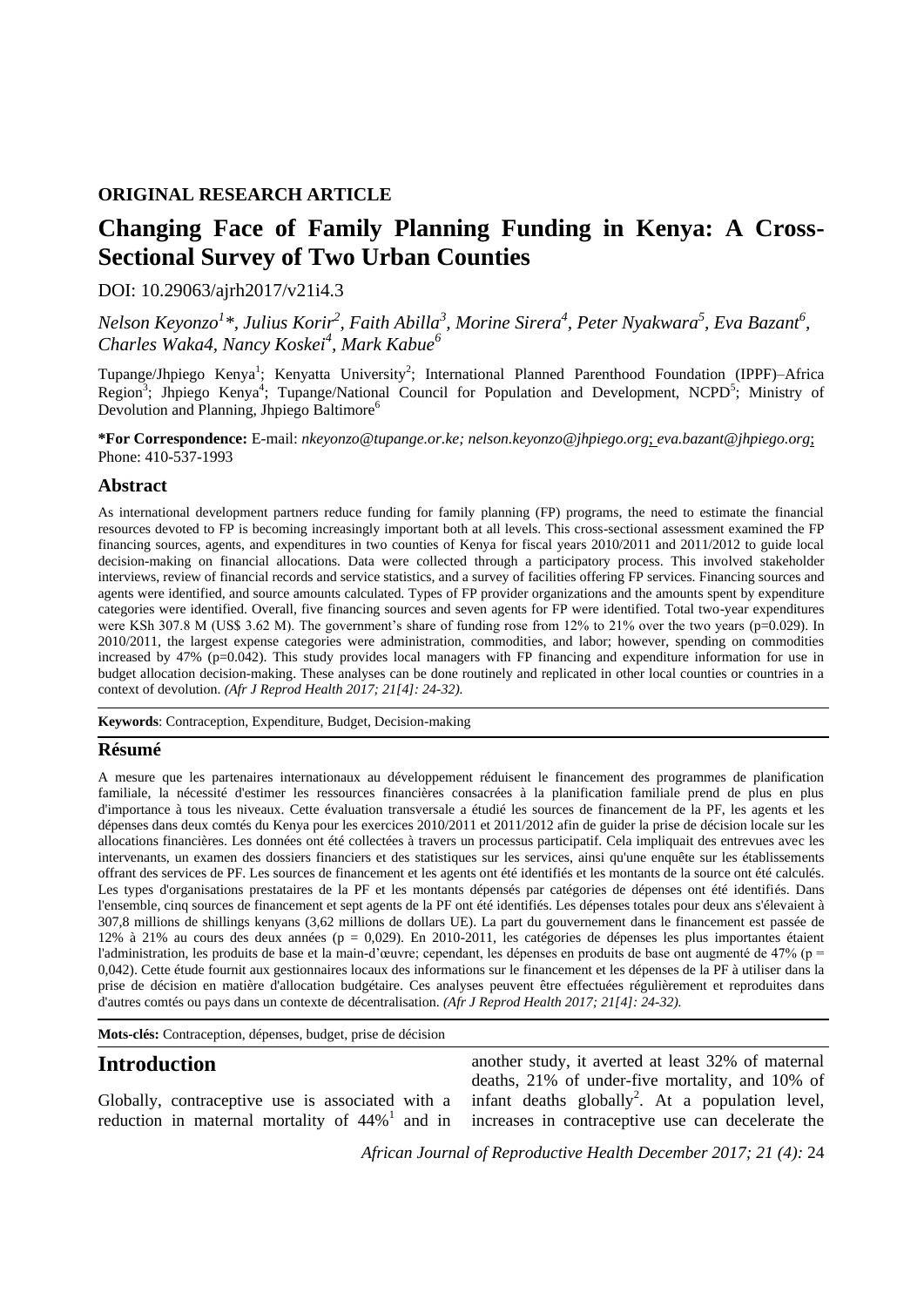rate of population growth and reduce extreme poverty $3$ – .

Contraceptive prevalence in Kenya has risen from  $27\%$  in 1989 to 58% in 2014<sup>3,4</sup>. However, the unmet need for family planning (FP) nationally is 25%<sup>8</sup>. For the Government of Kenya to reach its goal of reducing unmet need for FP and increasing contraceptive use<sup>3</sup>, it is necessary to focus on quality and equity in delivery of health services<sup>9</sup> and using new approaches to scale up FP delivery<sup>10,11</sup>. An understanding of the funding landscape will be a key part of this process $^{12}$ .

Globally, government health spending as a share of total government spending is significantly associated with greater equity in the use of modern contraceptive methods<sup>13</sup>. As governments—and increasingly local governments—aim to provide FP among other health services to growing and more hard-to-reach populations, it is increasingly important to budget and forecast program funding sources and costs. International development partners have reduced funding for FP from historically high levels $^{14}$ . FP service delivery organizations need to raise funds strategically and be more accountable and efficient with available funds. However, most of the tools currently available to track the proportion of funding dedicated to FP do not offer accurate and up-todate information about FP funding for use by local planners and decision-makers $15,16$ . Funding trends and sources for FP at the local level are increasingly receiving attention, including in Kenya $17$ .

In Kenya, the landscape for health service delivery in has changed under decentralization, also called devolution. In 2010, Kenya adopted a devolved governance system that transferred decision-making and service provision in health from the national to the county level<sup>18</sup>. County governments are now empowered to make key resource decisions related to health. For local governments, information on funding sources, agents, and utilization of FP resources is important for transparency of decision-making and accountability to the funders as well as the beneficiaries.

Prior to the devolution of government in Kenya, expenditures on health and FP were rising. Total health expenditures rose from KSh 102 billion (US\$ 1,389 million [M]) in 2005/06 to KSh 123 billion (US\$ 1,620 M) in 2009/10. The sources of funds were the Government of Kenya (29%); the domestic private sector, including households (37%); and development partners (34%). Total reproductive health (RH) expenditures were KSh 12.92 billion (US\$ 170 M) in 2005/06 and KSh 17.07 billion (US\$ 225 M) in 2009/10. The sources were government (40%), private sector (38%), and development partners  $(22%)^{19}$ . In 2009/10, public RH expenditures as a percentage of total government expenditures were only  $2.58\%^{20}$ .

However, little published research describes program expenditures specifically for FP. Costs related to FP service provision are not easy to determine because, in health budgets by ministries and development partners, FP allocation is often grouped together with maternal and child health funds. Understanding the funds allocated for FP specifically requires disaggregating larger budgets. This makes it difficult for governments and non-state actors to know the funding levels and sources allocated to FP and how the funds are used.

This study describes a participatory approach to estimating the total resources devoted to FP in Kenya in the urban counties of Kisumu and Mombasa, including sources and expenditures in a two-year period. A secondary objective was to test the feasibility of the participatory methods used to document funding sources and levels and indicate whether they can be replicated in other contexts that have experienced devolution of resource allocation and expenditure to local governments.

## **Methods**

This cross-sectional study collected data for fiscal years 2010/2011 and 2011/2012 from multiple data sources: facility managers, funding agencies and service providers.

During the planning phase, the research team conducted preliminary visits to the two counties and held discussions with senior officials from the Ministry of Local Government, Provincial Directorate of Health, the Sub-County Health Management Team, and their financial departments. In each county, the researchers held a second meeting with 50 stakeholders involved with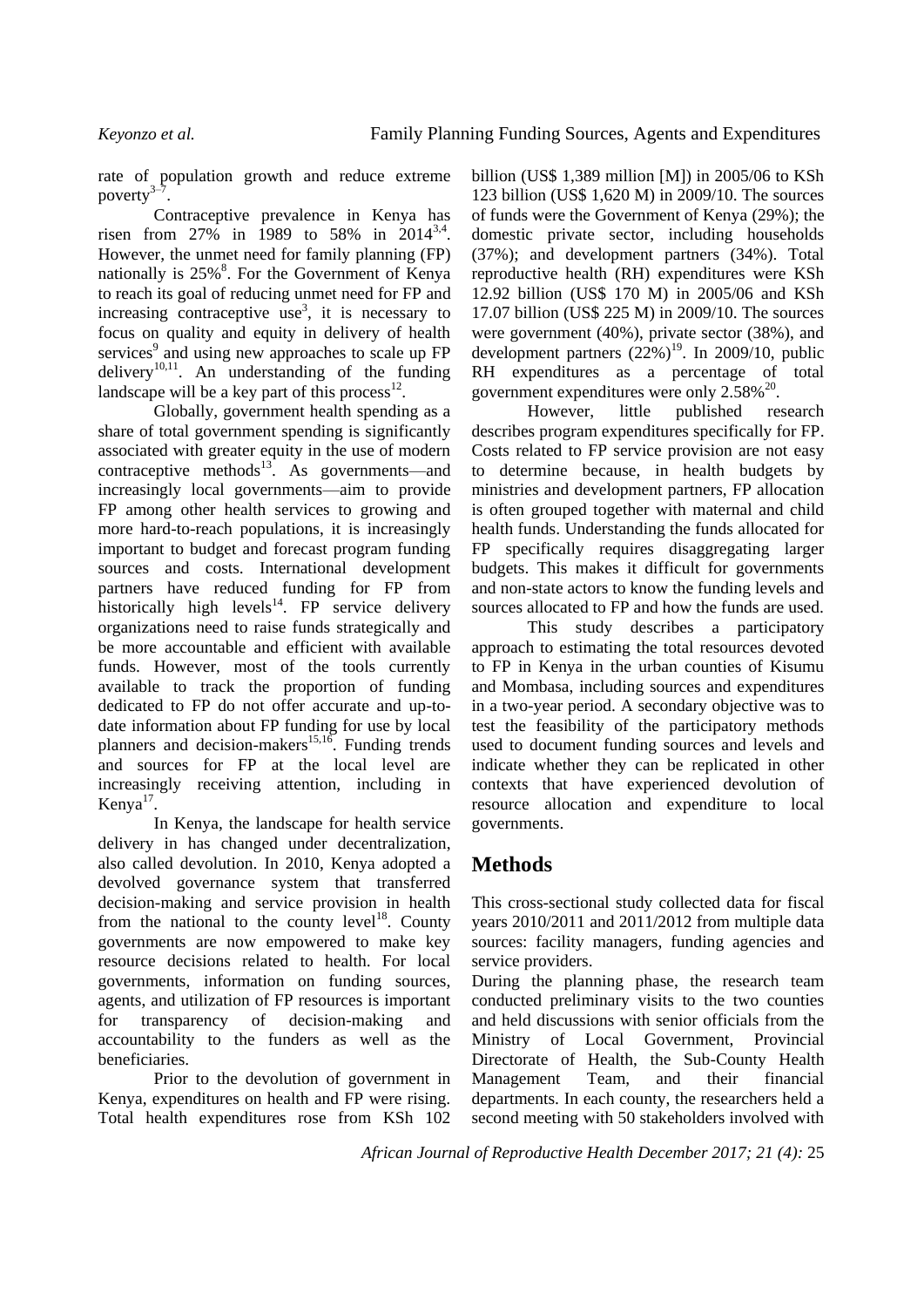funding or operating FP programs and health facility in-charges to share the study objectives and review the tools.

The study did not meet the criteria for human subjects' research as per the regulations of the U.S. Department of Health and Human Services, Office of Human Research Protections<sup>21</sup> by the implementing agency and, therefore, Institutional Review Board ethical review was not sought.

### *Sampling*

This study was conducted in two purposively selected counties, Mombasa and Kisumu, because they were the sites where the *Tupange* ("Let's Plan" in Kiswahili) urban FP program was being implemented and are among the three largest cities in Kenya<sup>11</sup>. Three types of organizations involved with FP were identified as financing sources, financing agents, and service providers, a categorization like that used by other FP financing studies<sup>15</sup>. Financing sources supply the money that pays for FP services, including commodities and personnel. *Financing agents*, such as government ministries and nongovernmental organizations (NGOs), act on behalf of financing sources (as a pass-through) and determine how funds are spent. *Service providers* are the health facilities and other service delivery points that deliver health services to clients.

We collected data from all the known financing agents within the two counties and obtained an up-to-date directory of all the health facilities in these counties $^{22}$ . The selection of the sites was done in consultation with the Sub-County Reproductive Health Coordinator, based on health system level and managing authority. The facilities included provincial hospitals, district and subdistrict hospitals, health centers, dispensaries, faithbased organizations (FBOs), and private facilities. Stratified sampling was used to select the facilities from the targeted population. Facilities were eligible for the study if they offered FP services, were operated as not-for-profit entities, and

received financial support from a financing agent.

#### *Data collection*

In this study, two research assistants from each city were trained on study objectives, tools, and procedures for confidentiality.

The financing agent data collection tool and a facility questionnaire were adapted from a previous health financing study that tracked  $HIV/AIDS$  spending in Kenya<sup>23</sup>.

The financing agent tool was used to identify the origin and recipients of the funds, and any income generated by the agent. For financial years 2010/2011 and 2011/2012, data on the total amount of FP income spent by the agents and the expenditure categories of material supplies, salaries, allowances, training, maintenance and repair services, rent, utilities, communication, and consultancy services were collected. The tool captured the amount of funds provided by financing sources to the different financing agents and how the funds were distributed to providers for FP implementation. The questions related to the funds' terms and conditions, expenditure reporting, and perceived adequacy of funds for FP services. For verification, the financing agent data were compared to the records held at the financing agents' administrative offices where the records are kept.

At the health facility level, the research team carried out structured, oral interviews with the facility in-charge using the facility questionnaire. The research team also abstracted data from facility-based summary reports<sup>24</sup> on workload<sup>25</sup> and FP commodities<sup>26</sup>. These data were entered by the Sub-County Health Records Officer into the national system, the District Health Information Software  $2$  (DHIS2)<sup>27</sup>.

The health facility questionnaire for service providers identified the origin of funds spent on FP by the facility and indicated the related activities or functions. The questionnaire also collected the FP expenditure data in the facility and recorded personnel utilization to determine time spent on FP services. The categories of fund utilization included FP commodities; medical supplies, such as non-pharmaceuticals; and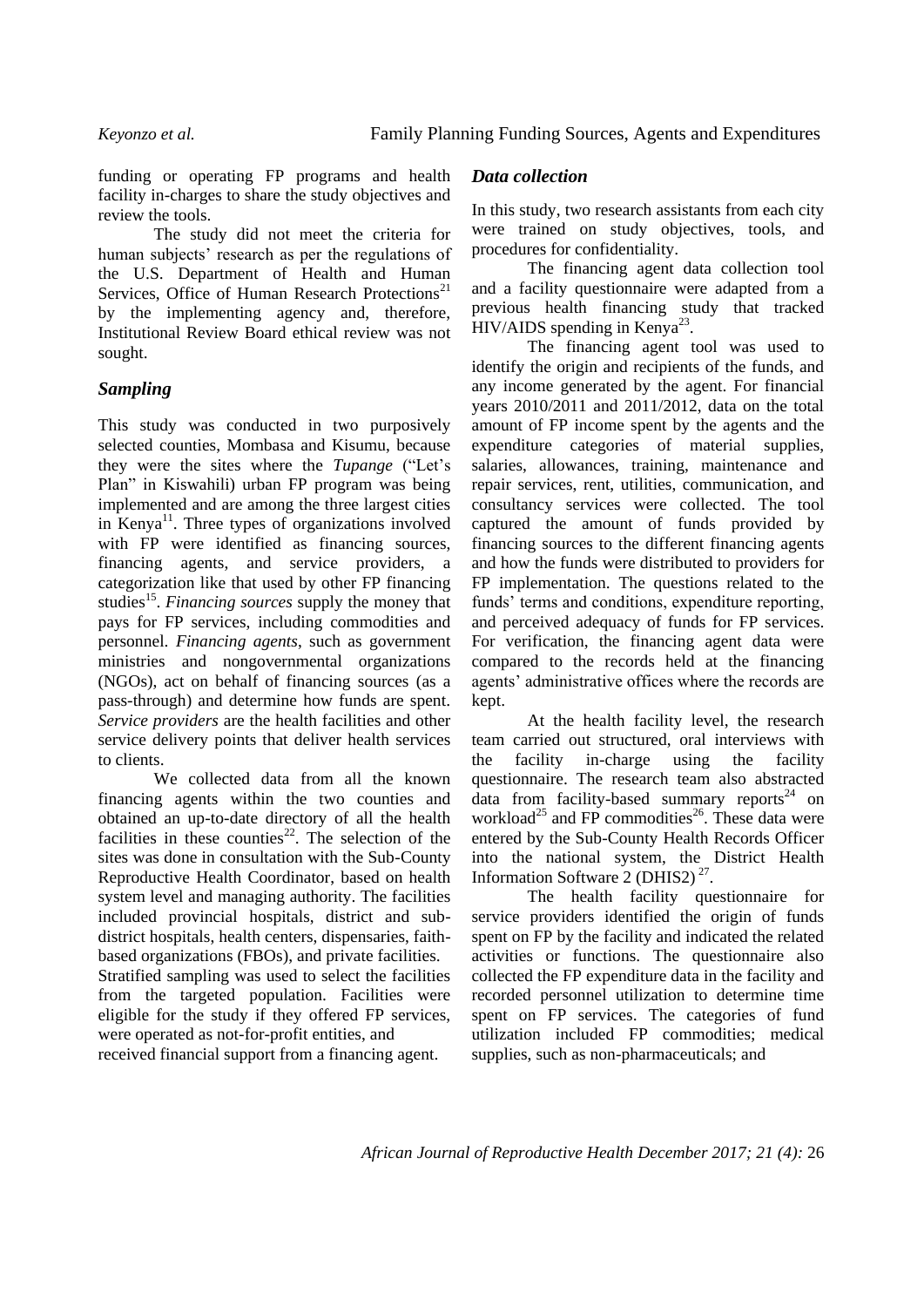|                    | Kisumu        |                |        | <b>Mombasa</b> |                |              | <b>Both</b> |         |              |
|--------------------|---------------|----------------|--------|----------------|----------------|--------------|-------------|---------|--------------|
| Facilities         | <b>Public</b> | <b>Private</b> | Total  | Public         | <b>Private</b> | <b>Total</b> | Public      | Private | <b>Total</b> |
|                    | N(%)          | N(%            | N(%    | N(%)           | N(%            | N(%)         | $N(\%)$     | N(%     | $N(\%)$      |
| Provided<br>family | 29            | 28             | 57     | 26             | 93             | 119          | 55          | 121     | 176          |
| planning in 2010   |               |                |        |                |                |              |             |         |              |
| Eligible $(a)$     | 17 (59)       | 17 (60)        | 34(60) | 15 (58)        | 7(8)           | 22(18)       | 32(58)      | 24(20)  | 56(32)       |
| Responded          | 14 (82)       | 11 (65)        | 25(74) | 14 (93)        | 7(100)         | 21 (95)      | 28 (88)     | 18 (75) | 46(82)       |
| (Response Rate)    |               |                |        |                |                |              |             |         |              |

**Table 1**: Sampling of Health Facilities for Family Planning in Kisumu and Mombasa Counties

Note: Private includes faith-based organizations and non-governmental organizations.

Facilities eligible for the study participation were those receiving financial support from a financing agent.

information, education, and communication materials; as well as funds spent on outreach, information technology, training for FP service providers, and salaries. Data collection occurred from August to September 2012.

#### *Data analysis*

Microsoft Excel was used for data capture and cleaning. From the financing agent data, we calculated the amount spent on commodities and supplies, outreach activities, administration (salaries, utilities, rent for offices, and purchase of equipment such as vehicles; technical assistance that was not a consultancy; and training), and program-level labor cost of financing agents, consisting of expenditures on personnel compensation.

To estimate health facility labor costs devoted to FP services, several variables were used: the number of personnel involved in FP service provision for each day of the week, the average salary for the cadre, and time spent by personnel on FP. This was extrapolated to annual time spent on FP service provision and converted into full-time equivalent staff for nurses and clinical officers. The full-time equivalent was multiplied by the annual gross pay to obtain annual cost or expenditure attributed to staff utilization in FP service provision. This estimated expenditure was averaged per facility for each level of care. The average cost was multiplied by the number of all facilities, by level, providing FP services to obtain the overall labor cost. To provide a preliminary assessment of trends in the proportion of FP financing sources and the share of each expense type from one year to the next, a chisquare statistical test was performed in Stata  $12.0^{28}$ .

## **Results**

Facilities that participated in the study included a public provincial hospital and a district hospital in Kisumu and Mombasa each. In Mombasa, two of the four sub-district hospitals were selected randomly and participated, as did one sub-district hospital in Kisumu. Overall, there were 176 facilities providing FP in the two counties. Of these, only 56 met the eligibility criteria. Data were unable to be collected from 10 facilities. We collected data from 46 of the 56 eligible facilities; 82% response rate (Table 1).

In total, five financing sources for FP were identified: The Ministry of Finance, United Nations Population Fund, U.S. Agency for International Development, the Bill & Melinda Gates Foundation, and U.K. Department for International Development. (Figure 1)

There were seven financing agents receiving funds for FP services in Mombasa and Kisumu. The financing agents included three government entities (Ministry of Medical Services, Ministry of Public Health, and Kenya Medical Supplies Agency) and four NGOs (Jhpiego/Tupange, Family Health Options of Kenya, Population Services International, and Marie Stopes Kenya). These agents, in turn, provided resources to government providers, including public dispensaries, health centers, and hospitals, and to private providers, including facilities operated by NGOs and FBOs. Family

Health Options of Kenya also operated as a provider.

Total expenditures on FP from government and development partners in the two counties (expressed in millions or M) were: KSh 141.16 M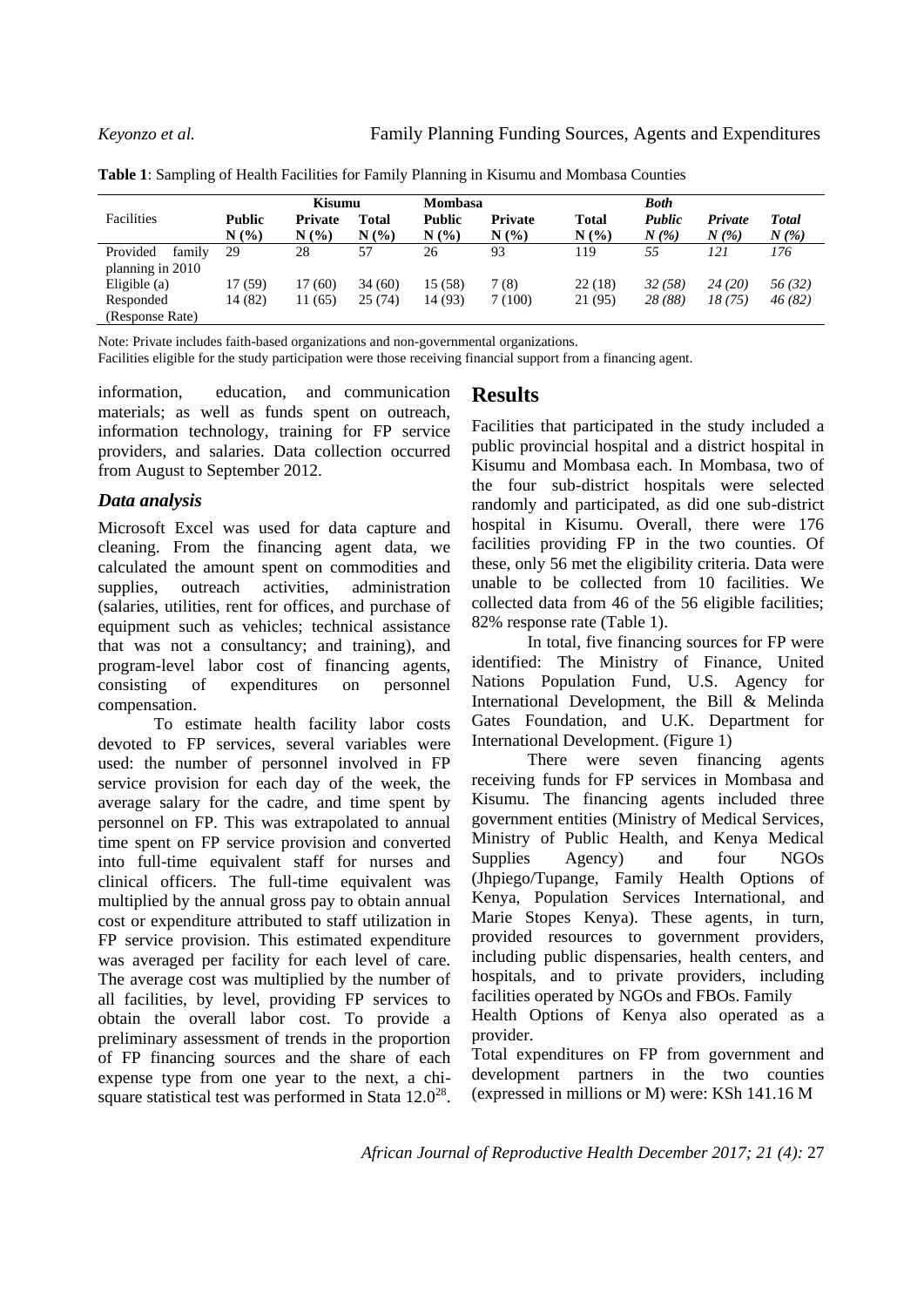

Note: NGO providers include Family Health Options of Kenya and Marie Stopes Kenya, which are also Financing Agents, and the German Development Bank KfW.

**Figure 1:** The Flow of Resources for Family Planning Services from Financing Sources to Financing Agents to Provider Organizations in Kisumu and Mombasa

(US\$ 1.66 M) in 2010/11 and KSh 166.64 M (US\$ 1.96 M) in 2011/12, for a two-year total of KSh 307.80 M (US\$ 3.62 M) (Table 2)

FP funding provided by the Government of Kenya to these two counties increased from KSh 17.4 M (US\$ 0.2 M) to KSh 35.3 M (US\$0.4 M) over the two-year period, and its share of total FP funding rose from 12% to 21% ( $p=0.029$ ).

Among the financing agents (Table 2), three NGOs with international affiliations were the largest recipients (Jhpiego/Tupange, at KSh 100.42, US\$ 1.18; Population Services International at KSh 65.95, US\$ 0.78; and Marie Stopes Kenya at KSh 61.80, US\$ 0.73), followed by the Ministry of Health (KSh 52.69, US\$ 0.62). In Year 1, the FP expense category was largest for administration (KSh 58.4 M, US\$ 0.69 M); commodities (FP methods) (KSh 27.4 M, US\$ 0.32 M); and labor cost (KSh 13.5 M, US\$ 0.16 M) (Table 3). By Year 2, administration decreased by  $52\%$  (p  $\lt 0.001$ ), whereas commodities increased by 47% (p=0.042). Other expenses in Year 2 in decreasing order were training, outreach, pharmaceutical supplies, salaries, and advocacy.

#### **Discussion**

Even though many institutions are involved in FP services in Kenya, four international NGOs are providing the largest share of contributions to FP (80%) in the two surveyed counties. This reliance on donors suggests a need to advocate for greater national and county government contribution toward the FP program. International donors have figured heavily in national sources for  $RH^{29}$ . In the present study, an increase in funding from the Government of Kenya was observed at the county level. *Tupange* advocacy activities at the national and county levels may have contributed to increased national financial government support for  $FP$  commodities.<sup>10</sup> This may signal a trend toward greater government funding of FP.

During Year 1 (2010/11), administrative costs, mainly by the financing agents, represented the largest proportion of FP expenditures. This can be attributed to high initial costs of internal administration measured in this study (utilities, offices, and transportation) during project startup. However, in Year 2, administrative costs by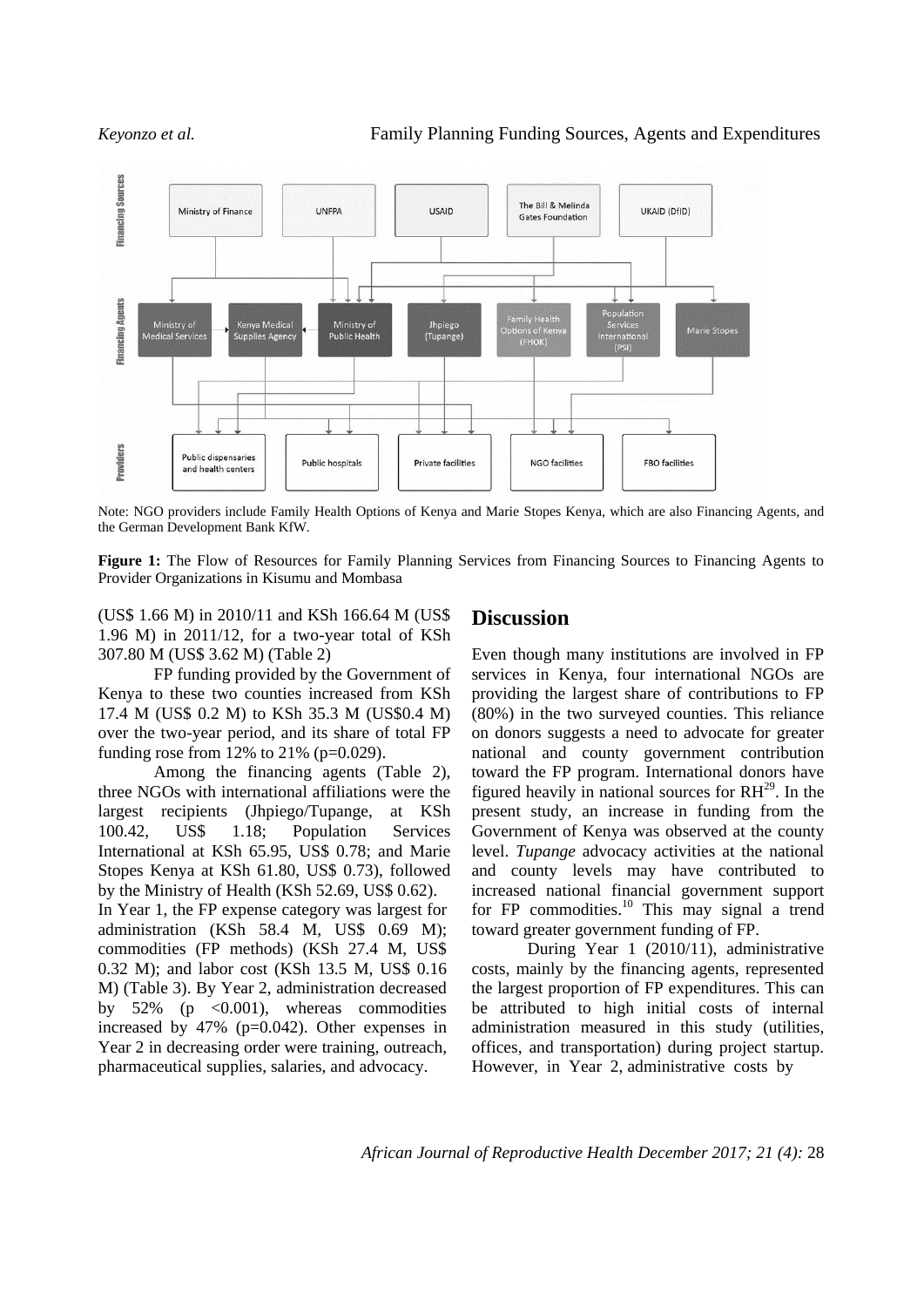#### *Keyonzo et al.* Family Planning Funding Sources, Agents and Expenditures

|                                 | $2010/11^a$ |                  |                               | $2011/12^a$ |                             |                               |                           | 2010-2012 |         |                                       |                        |
|---------------------------------|-------------|------------------|-------------------------------|-------------|-----------------------------|-------------------------------|---------------------------|-----------|---------|---------------------------------------|------------------------|
| Agent                           | <b>KSh</b>  | USS <sup>b</sup> | <b>Proportion</b><br>of Total | <b>KSh</b>  | $\mathbf{USS}^{\mathbf{b}}$ | <b>Proportion</b><br>of Total | <b>Relative</b><br>change | KSh       | $USS^b$ | P-value<br>for<br>change <sup>s</sup> | Proportion of<br>Total |
| Ministry of Health <sup>c</sup> | 17,440      | 210              | 0.12                          | 35,250      | 410                         | 0.21                          | 71%                       | 52,690    | 620     | 0.029                                 | 0.17                   |
| <b>Partners</b>                 |             |                  |                               |             |                             |                               |                           |           |         |                                       |                        |
| NGO                             |             |                  |                               |             |                             |                               |                           |           |         |                                       |                        |
| <b>KfW</b>                      | 3,320       | 40               | 0.02                          | 0.00        | 0.00                        | 0.00                          | $-100%$                   | 3,320     | 40      | NS                                    | 0.01                   |
| Jhpiego                         | 32,660      | 380              | 0.23                          | 67,760      | 800                         | 0.41                          | 76%                       | 100,420   | 1,180   | 0.001                                 | 0.33                   |
| Family Health Options of        | 13,350      | 160              | 0.09                          | 5,840       | 70                          | 0.04                          | $-63%$                    | 19,190    | 230     | NS                                    | 0.06                   |
| Kenya                           |             |                  |                               |             |                             |                               |                           |           |         |                                       |                        |
| Marie Stopes Kenya              | 32,800      | 390              | 0.23                          | 29,000      | 340                         | 0.17                          | $-25%$                    | 61.800    | 730     | NS                                    | 0.20                   |
| Population<br>Services          | 37.160      | 440              | 0.26                          | 28,790      | 340                         | 0.17                          | $-34%$                    | 65,950    | 780     | 0.037                                 | 0.21                   |
| International                   |             |                  |                               |             |                             |                               |                           |           |         |                                       |                        |
| <i>FBO</i>                      | 4,420       | 50               | 0.03                          | 0.00        | 0.00                        | 0.00                          | $-100%$                   | 4,420     | 50      | NS                                    | 0.01                   |
| Total <sup>e</sup>              | 141.160     | 1,660            | $1.00\,$                      | 166.64      | l,960                       | 1.00                          |                           | 307,800   | 3,620   |                                       | 1.00                   |

**Table 2:** Financing Sources for Family Planning in Kisumu and Mombasa Counties, 2010–2012 (000's)

NS, not significant or  $p > 0.05$ 

a: Financial year in Kenya runs from July 1 to June 30.

b: Exchange rate used in each year is US\$  $1 =$  KSh 85.

c: At the time of the study, the Ministry of Health was separated from the Ministry of Public Health and Ministry of Medical Services.

d: A zero implies that the organization type did not secure funding for family planning that financial year.

e: KEMSA, listed as a Financing Agent in Figure 1, received money directly from the Ministry of Medical Services and Ministry of Public Health.

f: p-value from chi-square test from 2010/11 to 2011/12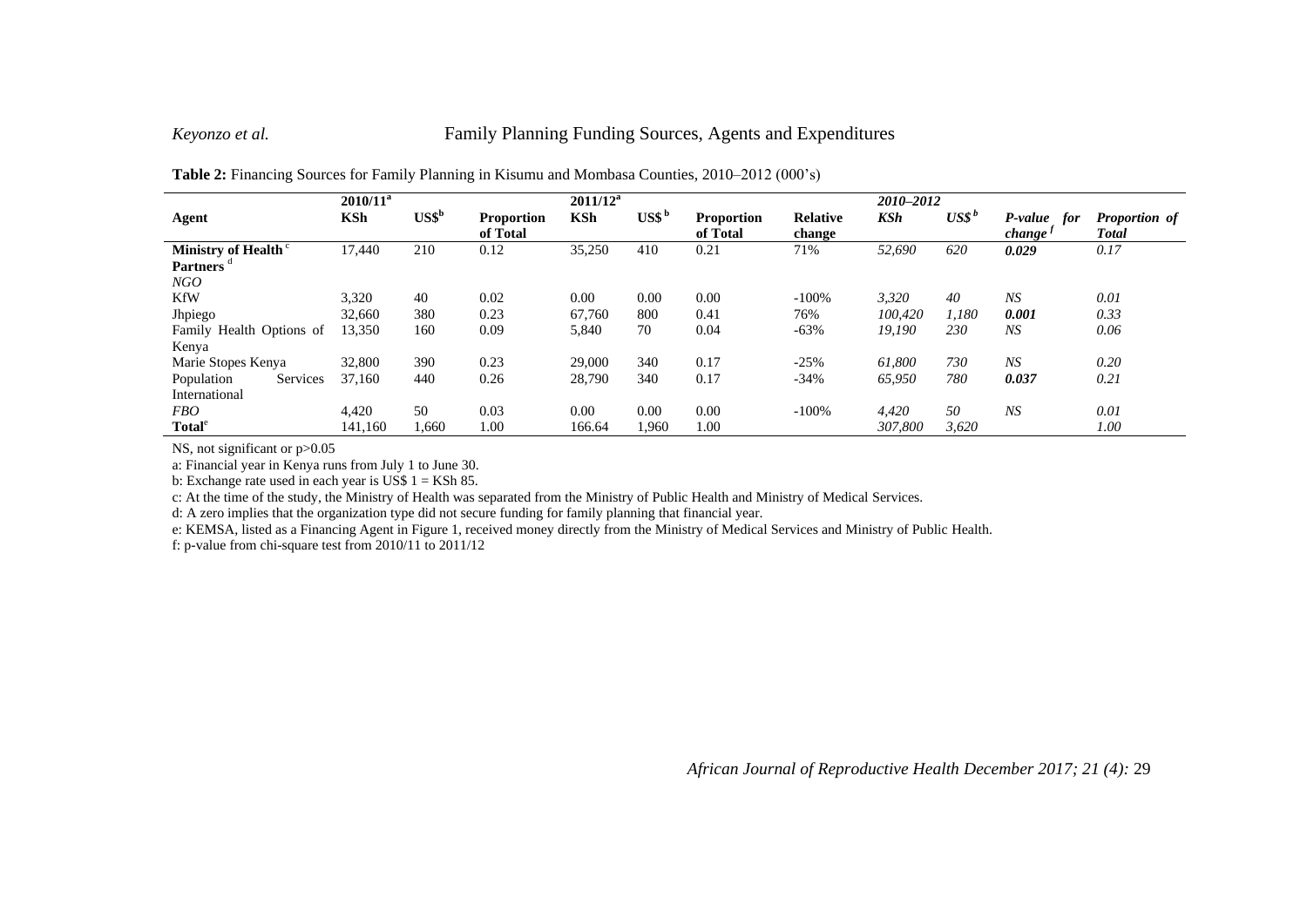financing agents decreased, while expenditures on commodities, training, outreach, and pharmaceutical supplies increased. This shift may have occurred due to greater efficiencies gained and a gradual shift toward providing FP commodities and services to clients. This raises questions for future study, whether devolution affects the types of costs in the short and long run.

This assessment provides a baseline for tracking FP funds at the county level. This study joins other studies arguing for more local-level information about  $FP<sup>7</sup>$  to add to estimates of RH financing at the national level<sup>29</sup> and for more comprehensive budget analysis for  $FP^{30}$ . The participatory approach facilitated the acceptance of the findings and increased the likelihood that recommendations will be adopted. The findings can be used in other local counties, other countries with similar settings experiencing devolution, and in other areas of health. For example, county budgeting managers in Kenya, who are responsible for deciding how much to spend on different health sectors, could use information on the funds allocated in the counties of this study and the population size to estimate funds for FP. This study, which followed an approach previously used in  $HIV^{23}$ , has demonstrated the potential benefits of using this kind of assessment on a regular basis in RH, and including FP as its own line item. When accurately performed, this approach will estimate the cost of interventions and highlight the gaps in contributions pledged for FP and funds actually disbursed. The use of a costing estimate tool to show unbalanced allocation of funding could also help identify priority areas or interventions in need of additional resources.

In the future, the data tools used can be employed annually to track expenditures on FP and other services at national and local levels. These tools should be designed to ensure a feasible breakdown of RH expenditures, including FP, and if possible, to capture data starting from the health facility level<sup>12</sup>. The findings of this study will support efforts to advocate for more resources and improved tracking, and to estimate the financial gap for FP services to inform resource mobilization and allocation. Yearly funding allocations to FP would lessen uncertainty for facility in-charges

who are trying to meet population demand for FP services<sup>31</sup>.

## **Strengths and Limitations**

This assessment is a baseline for tracking FP funds at the county level in Kenya, and a review of the literature indicates that this is one of the first studies to do so. Strengths of the assessment include the fact that it was conducted at the county level when devolution was taking effect in Kenya, and it used a participatory approach to ensure engagement in, and ownership by, the county government officials who are the anticipated end users. The assessment methods can be used in other counties in Kenya, or in other countries with similar settings and devolution. This approach to estimating sources and amounts of funding for FP can be applied to other areas of health, as well.

The study had several limitations. The funding level for health facility staff salaries remained the same over the two years because time series data on personnel were based on cross-sectional data collected for the two years, and did not factor in annual salary increments. The source documents did not include all FP funds that came from national level. Government spending was only captured for FP methods and commodities expenditures and for employees' salaries designated for "reproductive health." Additional government contributions not captured include infrastructure (buildings, administration of buildings) and staff time for supervision of health care; thus, the government's financial commitment to FP is underestimated. Clients' out-of-pocket expenditure for FP commodities was beyond the scope of this study, but future studies should include this component, which has been examined at the national  $level^{29}$ .

## **Conclusions**

More than three-quarters of the funds for FP in the two counties studied come from development partners. Government of Kenya's contribution increased over the two-year study period. In the current context of devolution, where counties make budget decisions for health, including FP, this study can provide local managers with key past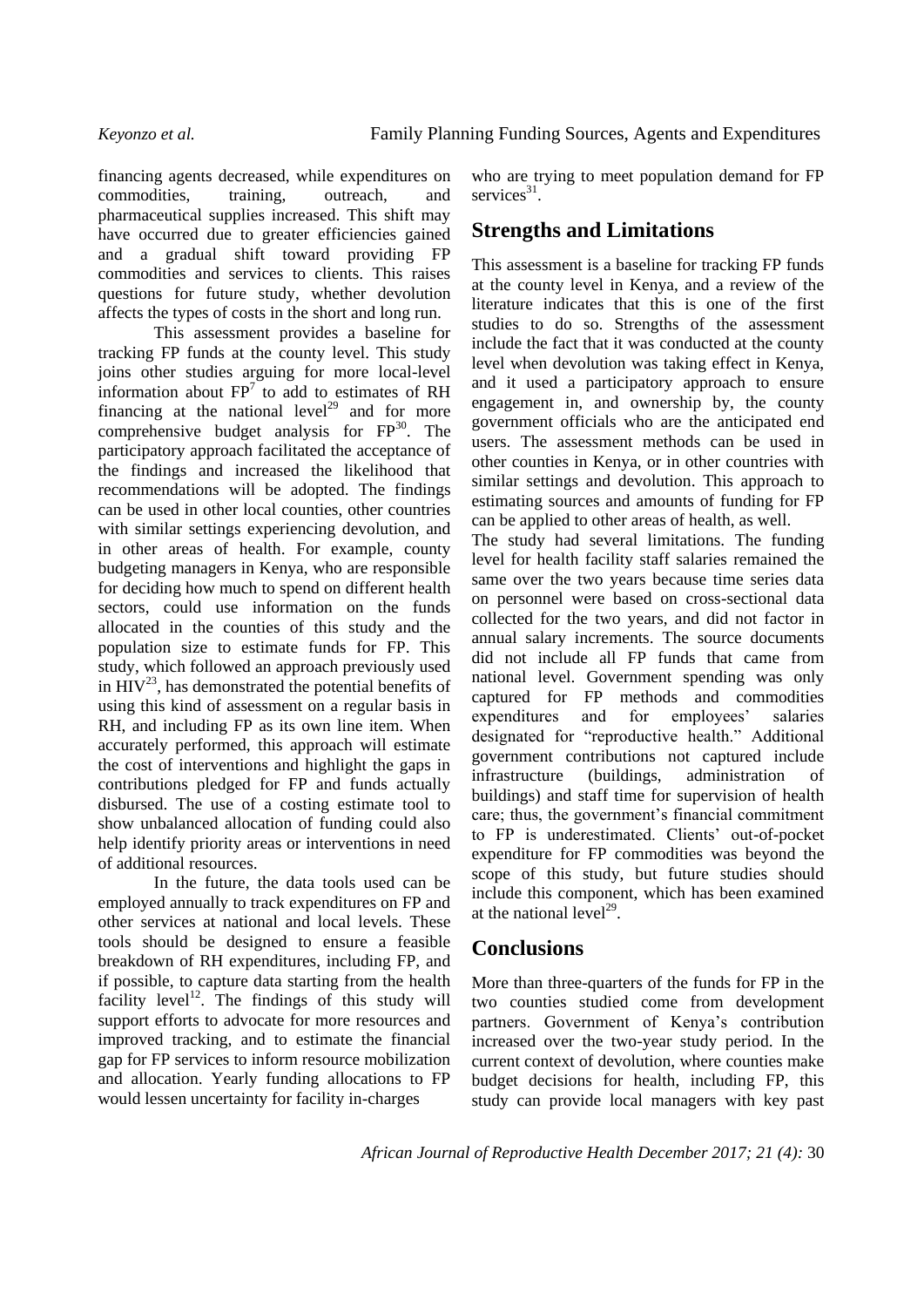expenditure information on which to base future informed budget allocation decisions.

FP funding and expenditure analysis studies should be done routinely and institutionalized, as part of county activities. The government's indirect contributions to FP funding and expenditure should be included in the future, as well as client expenditure.

## **Acknowledgments**

The authors acknowledge the following reviewers: Alan Johnston, Tupange consultant; Paul Kuria, Gender and Equity Commission of Kenya; and Paul Nyachae, Jhpiego. Special thanks to Edward Kenyi, Elizabeth Thompson, Dana Lewison, and Joan Taylor, Jhpiego, for editing the manuscript. We appreciate contributions by Kisumu and Kakamega County Government; Allan Gohole, Jhpiego; Gathari Ndirangu, Jhpiego; Peter Kagwe, Jhpiego; Feddis Mumba, Jhpiego; and Isaac Malonza, Jhpiego.

## **Funding**

This work was supported by the Bill & Melinda Gates Foundation, Advocacy Support Project: Building Commitment among Municipal Leaders for Family Planning/Reproductive Health Programs for the Urban Poor, Futures Institute, Grant number OPP51727, and by the Bill & Melinda Gates Foundation, Tupange—Kenya Urban Reproductive Health Initiative, Jhpiego, Grant number OPP1005919.

## **Conflict of Interest**

None of the authors have competing interests to declare.

## **References**

- 1. Ahmed S, Li Q, Liu L and Tsui AO. Maternal deaths averted by contraceptive use: an analysis of 172 countries. Lancet 2012; 380(9837): 111–25.
- 2. Cleland J, Bernstein S, Ezeh A, Faundes A, Glasier A and Innis J. Family planning: the unfinished agenda. Lancet 2006; 368(9549): 1810–27.
- 3. Ministry of Health. National family planning costed implementation plan 2012–2016. Nairobi, Kenya:

Ministry of Health, 2012.

- 4. Kenya National Bureau of Statistics, Ministry of Health, National AIDS Control Council, Kenya Medical Research Institute, National Council for Population and Development, The DHS Program, ICF International. Kenya Demographic and Health Survey 2014. Nairobi, Kenya, and Rockville, Maryland, USA, 2015 [cited 2016 May 16]. Available from: http://dhsprogram.com/pubs/pdf/FR308/FR308.pdf.
- 5. World Health Organization (WHO). Sexual and reproductive health packages of interventions for family planning, safe abortion care, maternal, newborn and child health. Geneva: WHO, 2010 [cited 2012 Aug 18]. Available from: http://whqlibdoc.who.int/hq/2010/WHO\_FCH\_10.0 6\_eng.pdf.
- 6. Cleland J, Conde-Agudelo A, Peterson H, Ross J and Tsui A. Contraception and health. Lancet 2012; 380(9837): 149–56.
- 7. Osotimehin B. Family planning saves lives, yet investments falter. Lancet 2012;380(9837):82–3.
- 8. Kenya National Bureau of Statistics (KNBS). Kenya population and housing census. Nairobi, Kenya: KNBS, 2009.
- 9. Alkenbrack S, Chaitkin M, Zeng W, Couture T and Sharma S. Did equity of reproductive and maternal health service coverage increase during the MDG era? An analysis of trends and determinants across 74 low- and middle-income countries. PLoS One 2015; 10(9): e0134905. doi:10.1371/journal.pone.0134905.
- 10. Muthamia M, Owino K, Nyachae P, Kilonzo M, Kamau M, Otai J, Kabue M and Keyonzo N. The Tupange Project in Kenya: A Multifaceted Approach to Increasing Use of Long-Acting Reversible Contraceptives. Glob Health Sci Pract. 2016 Aug 18; 4 Suppl 2: S44-59. doi: 10.9745/GHSP-D-15-00306. Print 2016 Aug 11.
- 11. Keyonzo N, Nyachae P, Kagwe P, Kilonzo M, Mumba F, Owino K, Kichamu G, Kigen B, Fajans P, Ghiron L and Simmons R. From Project to Program: Tupange's Experience with Scaling Up Family Planning Interventions in Urban Kenya. Reprod Health Matters. 2015 May; 23(45): 103-13. doi:10.1016/j.rhm.2015.06.010. Epub 2015 Jul 26.
- 12. Sidze EM, Pradhan J, Beekink E, Maina TM and Maina BW. Reproductive health financing in Kenya: an analysis of national commitments, donor assistance, and the resources tracking process. Reprod Health Matters 2013; 21(42): 139–50. doi: 10.1016/S0968- 8080(13)42738-6.
- 13. Alkenbrack S, Chaitkin M, Zeng W, Couture T and Sharma S. Did equity of reproductive and maternal health service coverage increase during the MDG era? An analysis of trends and determinants across 74 low- and middle-income countries. PLoS One 2015; 10(9): e0134905. doi:10.1371/journal.pone.0134905.